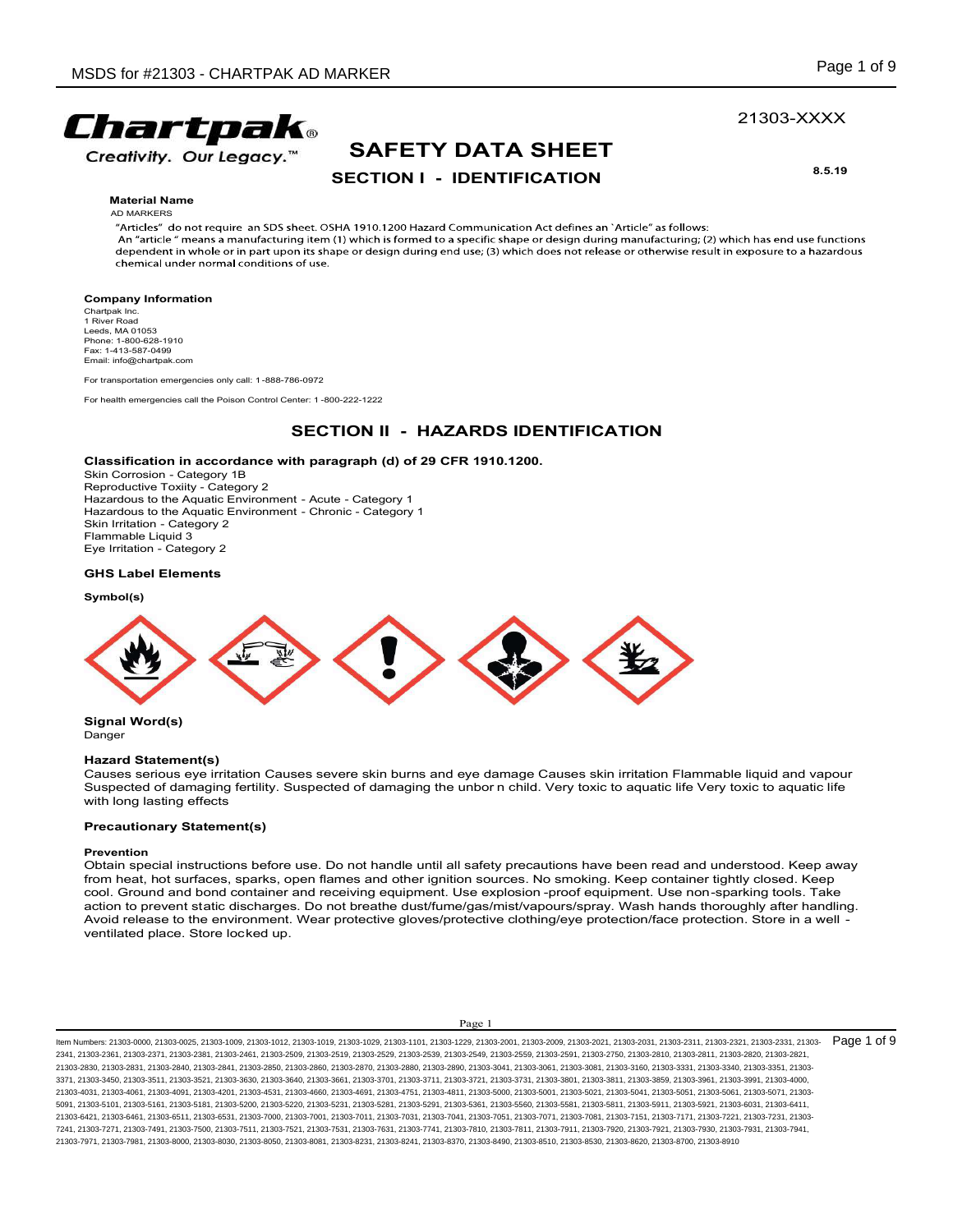### Response

Get medical advice/attention. Specific treatment (see label). Remove contact lenses, if present and easy to do. Continue **Response**<br>**Response**<br>**Response**<br>Get medical advice/attention. Specific treatment (see label), Remove contact lenses, if present and easy to do. Continue<br>finising. Rinse cautiously with water for several minutes. Rinse ski contaminated clothing. Wash contaminated clothing before reuse. Collect spillage. IF SWALLOWED: Rinse mouth. Do NOT induce vomiting.IF ON SKIN (or hair): Take off immediately all contaminated clothing. Rinse skin with water [or shower].IF SDS for #21303 - CHARTPAK AD MARKER<br>
Page 2 of 9<br>
Response<br>
Get medical advice/attention. Specific treatment (see labe)). Remove contact lenses, if present and easy to do. Continue<br>
Tristing. Rinse cautiously with water fo several minutes. Remove contact lenses, if present and easy to do. Continue rinsing.If skin irritation occurs: Get medical advice/attention. or #21303 - CHARTPAK AD MARKER<br>
Secondary and the metallical advice attention. Specific treatment (see label). Remove contact lenses, if present and easy to do. Continue<br>
SECTION III - COMPOSITION / INFORMATION ON HAZARDO SDS for #21303 - CHARTPAK AD MARKER<br> **Resonse**<br> **Resonse**<br> **Resonse**<br> **Calcometrical adviced/attention. Specific treatment (see label). Remove contact lenses, if present and easy to do. Continue<br>
determinated clubing Wash** SDS for #21303 - CHARTPAK AD MARKER<br>
Response<br>
Response and the control of the control of the control of the control of the control of the control of the control of the control of the control of the control of the control SDS for #21303 - CHARTPAK AD MARKER<br> **Response and advice/attention**, Specific treatment (see label), Remove contact lenses, if present and easy to do. Continue<br>
Cest meansal advice/attention, Specific treatment (see labe D MARKER<br>
Constrained the state of the state of the matter of the state of the state of the state minds of the state state with value for showers in the off the mediately all constrained defining before reses. Collect spi ecific treatment (see label), Remove contact lenses, if present and easy to do. Continue<br>
rer for several minutes. Rinse skin with water (or shower). Take off immediately all<br>
itaminant delibiting Shenes. Collect spillages **Response**<br> **Response**<br> **Response**<br> **Responses**<br> **Responses**<br> **CHEMERICAL PROPERTIES INTERFERATIVE INTERFERATIVE INTERFERANCE CONSULTING WITHOUT AND NOTE (THEORET CHEMERICAL PROPERTIES)<br>
INTERFERATIVE CONSULT INTERFERATIV** Get medial advise and the specific teat in the base in the state in present and easy to do. Continue the content<br>than the specific team of the specific team of the specific team of the specific team of the specific team of

| several minutes. Remove contact lenses, if present and easy to do. Continue rinsing. If skin irritation occurs: Get medical<br>advice/attention.                                                                                                                                                                                          |                                                            |                                         |                                                    |                                                 |                            |  |  |
|-------------------------------------------------------------------------------------------------------------------------------------------------------------------------------------------------------------------------------------------------------------------------------------------------------------------------------------------|------------------------------------------------------------|-----------------------------------------|----------------------------------------------------|-------------------------------------------------|----------------------------|--|--|
| SECTION III - COMPOSITION / INFORMATION ON HAZARDOUS INGREDIENTS                                                                                                                                                                                                                                                                          |                                                            |                                         |                                                    |                                                 |                            |  |  |
| Hazardous Ingredients<br><b>DIACETONE ALCOHOL</b><br><b>XYLENE</b><br>NONYLPHENOL                                                                                                                                                                                                                                                         | $CAS$ /EC $#$<br>$123 - 42 - 2$<br>1330-20-7<br>84852-15-3 | PEL/TLV<br>(MG/M#)<br>N/A<br>N/A<br>N/A | Max<br>% Weight<br>45.39000<br>89.00000<br>9.39000 | <b>NTP</b><br>$\overline{\mathbf{N}}$<br>N<br>N | <b>IARC</b><br>N<br>N<br>N |  |  |
|                                                                                                                                                                                                                                                                                                                                           | <b>SECTION IV - FIRST AID MEASURES</b>                     |                                         |                                                    |                                                 |                            |  |  |
| FIRST AID MEASURES: NONE REQUIRED. NO ACUTE HEALTH EFFECTS EXPECTED.                                                                                                                                                                                                                                                                      |                                                            |                                         |                                                    |                                                 |                            |  |  |
|                                                                                                                                                                                                                                                                                                                                           | <b>SECTION V - FIRE FIGHTING MEASURES</b>                  |                                         |                                                    |                                                 |                            |  |  |
| FLASH POINT (METHOD): N/A<br>EXPLOSION LIMITS IN AIR (% BY VOLUME): NOT EXPLOSIVE<br>EXTINGUISHING MEDIA: NO SPECIAL MEDIA REQUIRED<br>FIRE FIGHTING PROCEDURES: NO SPECIAL FIRE FIGHTING PROCEDURES REQUIRED<br>UNUSUAL FIRE & EXPLOSION HAZARDS: FLAMMABLE, FLAMMABLE                                                                   |                                                            |                                         | AUTOIGNITION TEMPERATURE: N/A                      |                                                 |                            |  |  |
|                                                                                                                                                                                                                                                                                                                                           | <b>SECTION VI - ACCIDENTAL RELEASE MEASURES</b>            |                                         |                                                    |                                                 |                            |  |  |
| STEPS TO BE TAKEN IN CASE A MATERIAL IS SPILLED: Clean up in accordance with all applicable regulations. Absorb spillage with non-<br>combustible, absorbent material. For waste disposal, see Section XIII                                                                                                                               |                                                            |                                         |                                                    |                                                 |                            |  |  |
|                                                                                                                                                                                                                                                                                                                                           | <b>SECTION VII - HANDLING AND STORAGE</b>                  |                                         |                                                    |                                                 |                            |  |  |
| PRECAUTIONS TO BE TAKEN DURING STORAGE AND HANDLING: Good industrial hygiene practice requires that exposure be<br>maintained below the TLV. This is preferably achieved through the provision of adequate ventilation. When exposure cannot be adequately<br>controlled in this way, personal respiratory protection should be employed. |                                                            |                                         |                                                    |                                                 |                            |  |  |
|                                                                                                                                                                                                                                                                                                                                           | SECTION VIII - EXPOSURE CONTROLS / PERSONAL PROTECTION     |                                         |                                                    |                                                 |                            |  |  |

EXPLOSION LIMITS IN AIR (% BY VOLUME): NOT EXPLOSIVE EXTINGUISHING MEDIA: NO SPECIAL MEDIA REQUIRED<br>FIRE FIGHTING PROCEDURES: NO SPECIAL FIRE FIGHTING PROCEDURES REQUIRED UNUSUAL FIRE & EXPLOSION HAZARDS: FLAMMABLE. FLAMMABLE SECTION IV - FIRST AID MEASURES<br>
SURES. NONE REQUIRED. NO ACUTE HEALTH EFFECTS EXPECTED.<br>
SECTION V - FIRE FIGHTING MEASURES<br>
METHOD: NA (N. Y. O. SECTION NUMBER)<br>
ANTOICHNTION TEMPERATURE: NA<br>
PROCEDURES NO SECCIAL AFEDI, **SECTION IV - FIRST AID MEASURES**<br>
RESPIRATORY METHOD: NA ANY VOLUME: NOTE HEALTH EPPECTS EXPECTED<br>
NATIONAL MATERIAL VENTILATION RESPIRATORS IN A REVOLUME: NOTE AND INCREDIENT ON THE SECTION IN A REVOLUME OF THE SECTION R SECTION IN - PHYSICAL AND CHEMICAL PROPERTIES<br>
SECTION IX - PHYSICAL AND CHEMICAL PROPERTIVE CONTROL AND THE SECTION IN A MONOGRAPHICAL PROPERTIES<br>
SECTION IVI - ACCIDENTAL RELEASE MEASURES<br>
SECTION IVI - ACCIDENTAL RELEAS

OTHER PROTECTIVE EQUIPMENT (GLOVES, GOGGLES, ETC): NONE REQUIRED WORK/HYGIENE PRACTICES: NONE REQUIRED ENGINEERING CONTROLS: Do not store or use near heat or flame. KEEP OUT OF REACH OF CHILDREN. EXPIRIMENT IN A THE PROCESS AND TRIVEL IN A CONDITION TERM TRIVEL IN A CONDITION CONTROLLER IN A CONDITION TO THE CONTROLLER CHANNEL CHANNEL CHANNEL CHANNEL CHANNEL CHANNEL CHANNEL CHANNEL CHANNEL CHANNEL CHANNEL ON THE SE FREE DOLTRA TRANSPORTED IN A SPECIFIC VARIABLE FLAMING. PROCEDURES REQUIRED<br>SPECIFIC VAPOR DENSITY (ATTEMATERIAL IS SPILLED. CHAMABLE RAIMMOND WITH all sponsible vaporables. About spillage with more<br>second in the specific FIRE 19 IS TAKEN IN CASE AN TERRIT AND THE FRAME FROM INTO THE SUIT OF TANKS IN THE SUIT ON THE STATE OF A MATERIAL IS STILLED CHANNEL THAN ABOUT AN IMPORTANT IN WATER STEPS TO BE TAKEN IN CASE A MATERIAL IS SPILLED CHANNE

VAPOR PRESSURE: N/A<br>SPECIFIC VAPOR DENSITY (AIR=1): N/A SPECIFIC GRAVITY: N/A

IDENTRICASE MEASURES<br>
ID In accordance with all applicable regulations. Absorb spillage with non-<br>
II<br>
IDLING AND STORAGE<br>
AG: Good industrial hygiene practice requires that exposure be<br>
AG: Good industrial hygiene practic ltem Numbers: 21303-0000, 21303-0025, 21303-1019, 21303-1019, 21303-1029, 21303-1029, 21303-2201, 21303-2000, 21303-2009, 21303-2031, 21303-2031, 21303-231, 21303-2321, 21303-2321, 21303-2321, 21303-2331, 21303-2031, 21303 2341, 21303-2361, 21303-2371, 21303-2381, 21303-2461, 21303-2509, 21303-2519, 21303-2529, 21303-2539, 21303-2549, 21303-2559, 21303-2591, 21303-2750, 21303-2810, 21303-2811, 21303-2820, 21303-2821, 21303-2830, 21303-2831, 21303-2840, 21303-2841, 21303-2850, 21303-2860, 21303-2870, 21303-2880, 21303-2890, 21303-3041, 21303-3061, 21303-3081, 21303-3160, 21303-3331, 21303-3340, 21303-3351, 21303- 3371, 21303-3450, 21303-3511, 21303-3521, 21303-3630, 21303-3640, 21303-3661, 21303-3701, 21303-3711, 21303-3721, 21303-3731, 21303-3801, 21303-3811, 21303-3859, 21303-3961, 21303-3991, 21303-4000, 21303-4031, 21303-4061, 21303-4091, 21303-4201, 21303-4531, 21303-4660, 21303-4691, 21303-4751, 21303-4811, 21303-5000, 21303-5001, 21303-5021, 21303-5041, 21303-5051, 21303-5061, 21303-5071, 21303- 5091, 21303-5101, 21303-5161, 21303-5181, 21303-5200, 21303-5220, 21303-5231, 21303-5281, 21303-5291, 21303-5361, 21303-5560, 21303-5581, 21303-5811, 21303-5911, 21303-5921, 21303-6031, 21303-6411, 21303-6421, 21303-6461, 21303-6511, 21303-6531, 21303-7000, 21303-7001, 21303-7011, 21303-7031, 21303-7041, 21303-7051, 21303-7071, 21303-7081, 21303-7151, 21303-7171, 21303-7221, 21303-7231, 21303- 7241, 21303-7271, 21303-7491, 21303-7500, 21303-7511, 21303-7521, 21303-7531, 21303-7631, 21303-7741, 21303-7810, 21303-7811, 21303-7911, 21303-7920, 21303-7921, 21303-7930, 21303-7931, 21303-7941, 21303-7971, 21303-7981, 21303-8000, 21303-8030, 21303-8050, 21303-8081, 21303-8231, 21303-8241, 21303-8370, 21303-8490, 21303-8510, 21303-8530, 21303-8620, 21303-8700, 21303-8910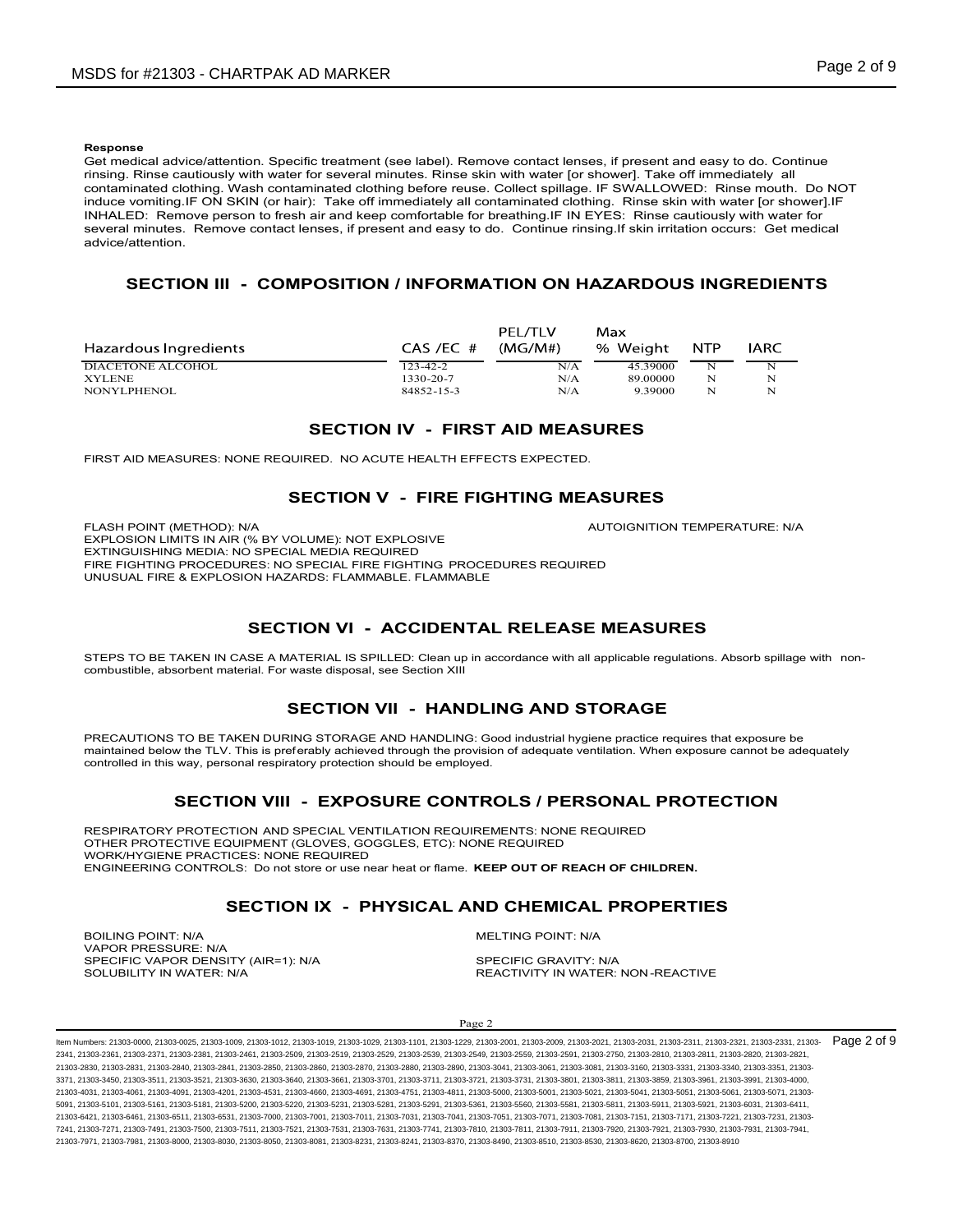K AD MARKER<br>
SECTION X - STABILITY AND REACTIVITY<br>
PRODUCTS: N/A<br>
TO AVOID: N/A<br>
TO AVOID: N/A<br>
DAVOID: N/A<br>
DAVOID: N/A<br>
RODUCTS: Carbon monoxide, carbon dioxide and smoke HAZARDOUS POLYMERIZATION PRODUCTS: N/A STABILITY: STABLE CONDITIONS TO AVOID: N/A INCOMPATIBILITY (MATERIALS TO AVOID): N/A HAZARDOUS DECOMPOSITION PRODUCTS: Carbon monoxide, carbon dioxide and smoke PAK AD MARKER<br>
SECTION X STABILITY AND REACTIVITY<br>
IN PRODUCTS: N/A<br>
IS TO AVOID): N/A<br>
IS TO AVOID): N/A<br>
IS TO AVOID): N/A<br>
IS TO AVOID; N/A<br>
SECTION XI TOXICOLOGICAL INFORMATION<br>
SECTION XI TOXICOLOG AK AD MARKER<br>
SECTION X - STABILITY AND REACTIVITY<br>
FRODUCTS: NA<br>
STO AVOID: NA<br>
STO AVOID: NA<br>
STO AVOID: NA<br>
ECTION XI - TOXICOLOGICAL INFORMATION<br>
MTH USE OF THIS MATERIAL: NONE EXPECTED<br>
9 A RIOWI OF STHIS MATERI SECTION X - STABILITY AND REACTIVITY<br>
IS TO AVOID: NA<br>
IO AVOID: NA<br>
IO AVOID: NA<br>
IS TO AVOID: NA<br>
PRODUCTS: Carbon monoxide, carbon dioxide and smoke<br>
BECTION XII - TOXICOLOGICAL INFORMATION<br>
WITH USE OF THIS MATERIAL: N **SECTION XII - DISPOSAL CONSIDERATION SECTION XIV - TRANSPORTATION INFORMATION**<br>
SECTION XI - TOXICOLOGICAL INFORMATION<br>
SECTION XI - TOXICOLOGICAL INFORMATION<br>
Dimplys<br>
TED WITH USE OF THIS MATERIAL: NONE EXPECTED<br>
Dimply

ACUTE EFFECTS ASSOCIATED WITH USE OF THIS MATERIAL: NONE EXPECTED The summated LD50 is >50000 mg/kg.

This product is not considered to be a known or suspected human carcinogen by NTP, IARC or OSHA (see section III)

Aquatic Hazard Statement(s) Very toxic to aquatic life Very toxic to aquatic life with long lasting effects

RCRA HAZARD CLASS (40 CFR 261): THIS PRODUCT IS NOT CLASSIFIED AS A HAZARDOUS WASTE. WASTE DISPOSAL METHOD: DISPOSE OF IN ACCORDANCE WITH FEDERAL, STATE AND LOCAL REGULATIONS. IS THIS MATERIAL: NONE EXPECTED<br>WITH USE OF THIS MATERIAL: NONE EXPECTED<br>g/kg).<br>B<sup>ARG</sup><br>B is a known of suspected numan carcinogen by NTP, IARC or OSHA (see section III)<br>SECTION XII - ECOLOGICAL INFORMATION<br>Sasting effects<br>

CONTENTS OF THIS SDS COMPLY WITH OSHA HAZARD COMMUNICATION STANDARD 29 CFR 1910.1200

EPA SARA TITLE III CHEMICAL LISTINGS: SECTION 302.4 EXTREMELY HAZARDOUS SUBSTANCES (40 CFR 355): NONE **NOTE** 

SECTION 313 TOXIC CHEMICALS (40 CFR 372): XYLENE

INTERNATIONAL REGULATIONS

CANADIAN WHMIS: THIS PRODUCT IS A CONTROLLED PRODUCT UNDER CANADA'S WORKPLACE HAZARDOUS MATERIALS INFORMATION SYSTEM. IT CONTAINS THE FOLLOWING TOXIC OR HIGHLY TOXIC MATERIALS: DIACETONE ALCOHOL OLEIC ACID

SUPPLEMENTAL STATE COMPLIANCE INFORMATION:

THIS PRODUCT CONTAINS THE FOLLOWING CHEMICAL(S) LISTED UNDER NEW JERSEY'S RIGHT TO KNOW PROGRAM: DIACETONE ALCOHOL XYLENE

**JLATORY INFORMATION**<br>IUNICATION STANDARD 29 CFR 1910.1200<br>TR 355):<br>TRISSES:<br>OR HIGHLY TOXIC MATERIALS:<br>DRIENT TO KNOW PROGRAM:<br>TED UNDER NEW JERSEY'S RIGHT TO KNOW PROGRAM:<br>Page 3<br>Page 3<br>229, 21303-2001, 21303-2003, 21303 ltem Numbers: 21303-0000, 21303-0025, 21303-1019, 21303-1019, 21303-1029, 21303-1029, 21303-2201, 21303-2000, 21303-2009, 21303-2031, 21303-2031, 21303-231, 21303-2321, 21303-2321, 21303-2321, 21303-2331, 21303-2031, 21303 2341, 21303-2361, 21303-2371, 21303-2381, 21303-2461, 21303-2509, 21303-2519, 21303-2529, 21303-2539, 21303-2549, 21303-2559, 21303-2591, 21303-2750, 21303-2810, 21303-2811, 21303-2820, 21303-2821, 21303-2830, 21303-2831, 21303-2840, 21303-2841, 21303-2850, 21303-2860, 21303-2870, 21303-2880, 21303-2890, 21303-3041, 21303-3061, 21303-3081, 21303-3160, 21303-3331, 21303-3340, 21303-3351, 21303- 3371, 21303-3450, 21303-3511, 21303-3521, 21303-3630, 21303-3640, 21303-3661, 21303-3701, 21303-3711, 21303-3721, 21303-3731, 21303-3801, 21303-3811, 21303-3859, 21303-3961, 21303-3991, 21303-4000, 21303-4031, 21303-4061, 21303-4091, 21303-4201, 21303-4531, 21303-4660, 21303-4691, 21303-4751, 21303-4811, 21303-5000, 21303-5001, 21303-5021, 21303-5041, 21303-5051, 21303-5061, 21303-5071, 21303- 5091, 21303-5101, 21303-5161, 21303-5181, 21303-5200, 21303-5220, 21303-5231, 21303-5281, 21303-5291, 21303-5361, 21303-5560, 21303-5581, 21303-5811, 21303-5911, 21303-5921, 21303-6031, 21303-6411, 21303-6421, 21303-6461, 21303-6511, 21303-6531, 21303-7000, 21303-7001, 21303-7011, 21303-7031, 21303-7041, 21303-7051, 21303-7071, 21303-7081, 21303-7151, 21303-7171, 21303-7221, 21303-7231, 21303- 7241, 21303-7271, 21303-7491, 21303-7500, 21303-7511, 21303-7521, 21303-7531, 21303-7631, 21303-7741, 21303-7810, 21303-7811, 21303-7911, 21303-7920, 21303-7921, 21303-7930, 21303-7931, 21303-7941, 21303-7971, 21303-7981, 21303-8000, 21303-8030, 21303-8050, 21303-8081, 21303-8231, 21303-8241, 21303-8370, 21303-8490, 21303-8510, 21303-8530, 21303-8620, 21303-8700, 21303-8910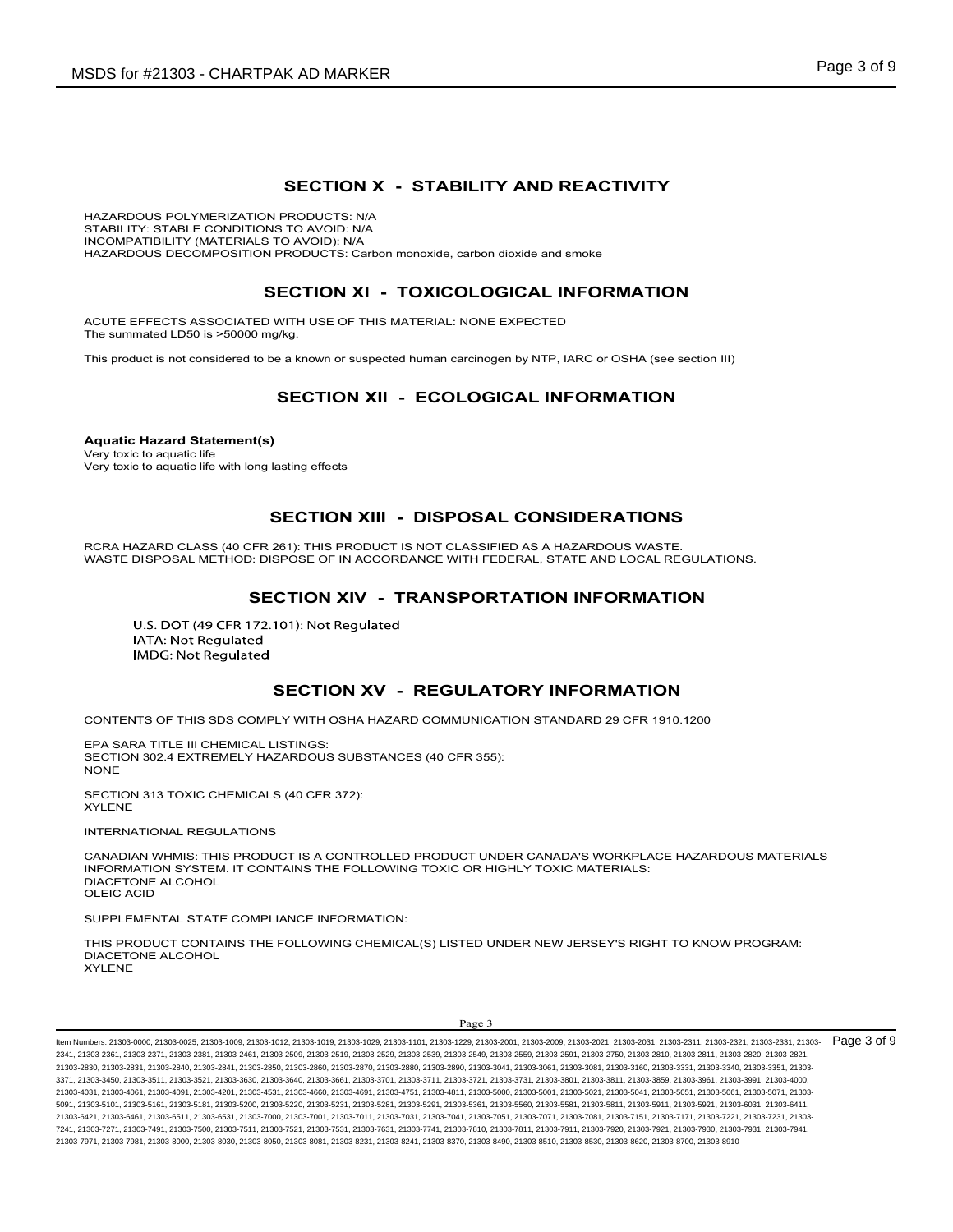THIS PRODUCT CONTAINS THE FOLLOWING CHEMICAL(S) REQUIRING NOTIFICATION TO THE STATE OF WASHINGTON UNDER THEIR CHILDREN'S SAFE PRODUCTS ACT:<br>NONF NONE **NOTE** 

THIS PRODUCT CONTAINS THE FOLLOWING CHEMICAL(S) LISTED IN FLORIDA'S TOXIC SUBSTANCE LIST: Diacetone alcohol Xylene

THIS PRODUCT CONTAINS THE FOLLOWING CHEMICAL(S) LISTED IN MAINE'S PRIORITY CHEMICAL LIST: NONE **NOTE** 

THIS PRODUCT CONTAINS THE FOLLOWING CHEMICALS CONSIDERED BY VERMONT AS BEING OF VERY HIGH CONCERN TO CHILDREN:<br>NONE NONE **NOTE** 

THIS PRODUCT CONTAINS THE FOLLOWING CHEMICAL(S) LISTED IN MASSACHUSETTS HAZARDOUS SUBSTANCE LIST: Diacetone alcohol Xylene

THIS PRODUCT CONTAINS THE FOLLOWING CHEMICAL(S) LISTED ON MICHIGAN'S CRITICAL MATERIALS REGISTER: Dimethylbenzene

THIS PRODUCT CONTAINS THE FOLLOWING CHEMICAL(S) LISTED ON MINNESOTA'S HAZARDOUS SUBSTANCES LIST: Diacetone alcohol Dimethylbenzene

SUG 101 #21303 - CHART FAR AD WARRER<br>THIS PRODUCT CONTAINS THE FOLLOWING CHEMICAL(S) REQUIRING NOTIFICATION TO THE STATE OF WASHINGTON UNDER<br>THIS PRODUCT CONTAINS THE FOLLOWING CHEMICAL(S) LISTED IN FLORIDA'S TOXIC SUBSTAN 2-Pentanone, 4-hydroxy-4-methyl-9-Octadecenoic acid (z)- Benzene, dimethyl-NORTHIS PRODUCT CONTAINS THE FOLLOWING CHEMICAL(S) LISTED IN FLORIDA'S TOXIC SUBSTANCE LIST.<br>This product contains the following chemicals considered for accessibility of reservoir increases a<br>Systems abuse the forest of t This PRODUCT CONTAINS THE FOLLOWING CHEMICAL(S) LISTED IN FLORIDA'S TOXIC SUBSTANCE LIST:<br>When we started<br>When the started control of the following chemical is operation.<br>This PRODUCT CONTAINS THE FOLLOWING CHEMICAL(S) LIS This PRODUCT CONTAINS THE FOLLOWING CHEMICAL IS DISTED IN MAINES PRODUCT STERN FIRST THIS PRODUCT CONTAINS THE FOLLOWING CHEMICAL IS ONSIDERED BY VERMONT AS BEINS OF VERY HIGH CONCERN TO THIS PRODUCT CONTAINS THE FOLLOWING THIS PRODUCT CONTAINS THE FOLLOWING CHEMICALS CONSIDERED BY VERMONT AS BEING OF VERY HIGH CONCERN TO<br>COMBINE THOSE CONTAINS THE FOLLOWING CHEMICAL(S) LISTED IN MASSACHUSETTS HAZARDOUS SUBSTANCE LIST:<br>THIS FRODUCT CONTAINS

### Under CPSC's consumer product regulations (16CFR1500.3 and 150014), this product has the following required acute and chronic hazard labeling

LOWING CHEMICAL(S) LISTED IN MAINE'S PRIORITY CHEMICAL LIST:<br>LOWING CHEMICALS CONSIDERED BY VERMONT AS BEING OF VERY HIGH CONCERN TO<br>LOWING CHEMICAL(S) LISTED ON MICHIGAN'S CRITICAL MATERIALS REGISTER:<br>LOWING CHEMICAL(S) L Disclaimer: We believe the statements, technical information and recommendations contained herein are reliable, but they are given without warranty or guarantee of any kind. The information contained in this document appli valid for this material if it is used in combination with any other materials. It is the user's responsibility to satisfy on eself as to the suitability and completeness of this information for the user's own particular us

LAST REVISION DATE: 12.5.18

**ITHER INFORMATION**<br>commendations contained herein are reliable, but they are given without<br>document applies to this specific material as supplied. It may not be<br>document applies to this specific material as supplied. It ltem Numbers: 21303-0000, 21303-0025, 21303-1019, 21303-1019, 21303-1029, 21303-1029, 21303-2201, 21303-2000, 21303-2009, 21303-2031, 21303-2031, 21303-231, 21303-2321, 21303-2321, 21303-2321, 21303-2331, 21303-2031, 21303 2341, 21303-2361, 21303-2371, 21303-2381, 21303-2461, 21303-2509, 21303-2519, 21303-2529, 21303-2539, 21303-2549, 21303-2559, 21303-2591, 21303-2750, 21303-2810, 21303-2811, 21303-2820, 21303-2821, 21303-2830, 21303-2831, 21303-2840, 21303-2841, 21303-2850, 21303-2860, 21303-2870, 21303-2880, 21303-2890, 21303-3041, 21303-3061, 21303-3081, 21303-3160, 21303-3331, 21303-3340, 21303-3351, 21303- 3371, 21303-3450, 21303-3511, 21303-3521, 21303-3630, 21303-3640, 21303-3661, 21303-3701, 21303-3711, 21303-3721, 21303-3731, 21303-3801, 21303-3811, 21303-3859, 21303-3961, 21303-3991, 21303-4000, 21303-4031, 21303-4061, 21303-4091, 21303-4201, 21303-4531, 21303-4660, 21303-4691, 21303-4751, 21303-4811, 21303-5000, 21303-5001, 21303-5021, 21303-5041, 21303-5051, 21303-5061, 21303-5071, 21303- 5091, 21303-5101, 21303-5161, 21303-5181, 21303-5200, 21303-5220, 21303-5231, 21303-5281, 21303-5291, 21303-5361, 21303-5560, 21303-5581, 21303-5811, 21303-5911, 21303-5921, 21303-6031, 21303-6411, 21303-6421, 21303-6461, 21303-6511, 21303-6531, 21303-7000, 21303-7001, 21303-7011, 21303-7031, 21303-7041, 21303-7051, 21303-7071, 21303-7081, 21303-7151, 21303-7171, 21303-7221, 21303-7231, 21303- 7241, 21303-7271, 21303-7491, 21303-7500, 21303-7511, 21303-7521, 21303-7531, 21303-7631, 21303-7741, 21303-7810, 21303-7811, 21303-7911, 21303-7920, 21303-7921, 21303-7930, 21303-7931, 21303-7941, 21303-7971, 21303-7981, 21303-8000, 21303-8030, 21303-8050, 21303-8081, 21303-8231, 21303-8241, 21303-8370, 21303-8490, 21303-8510, 21303-8530, 21303-8620, 21303-8700, 21303-8910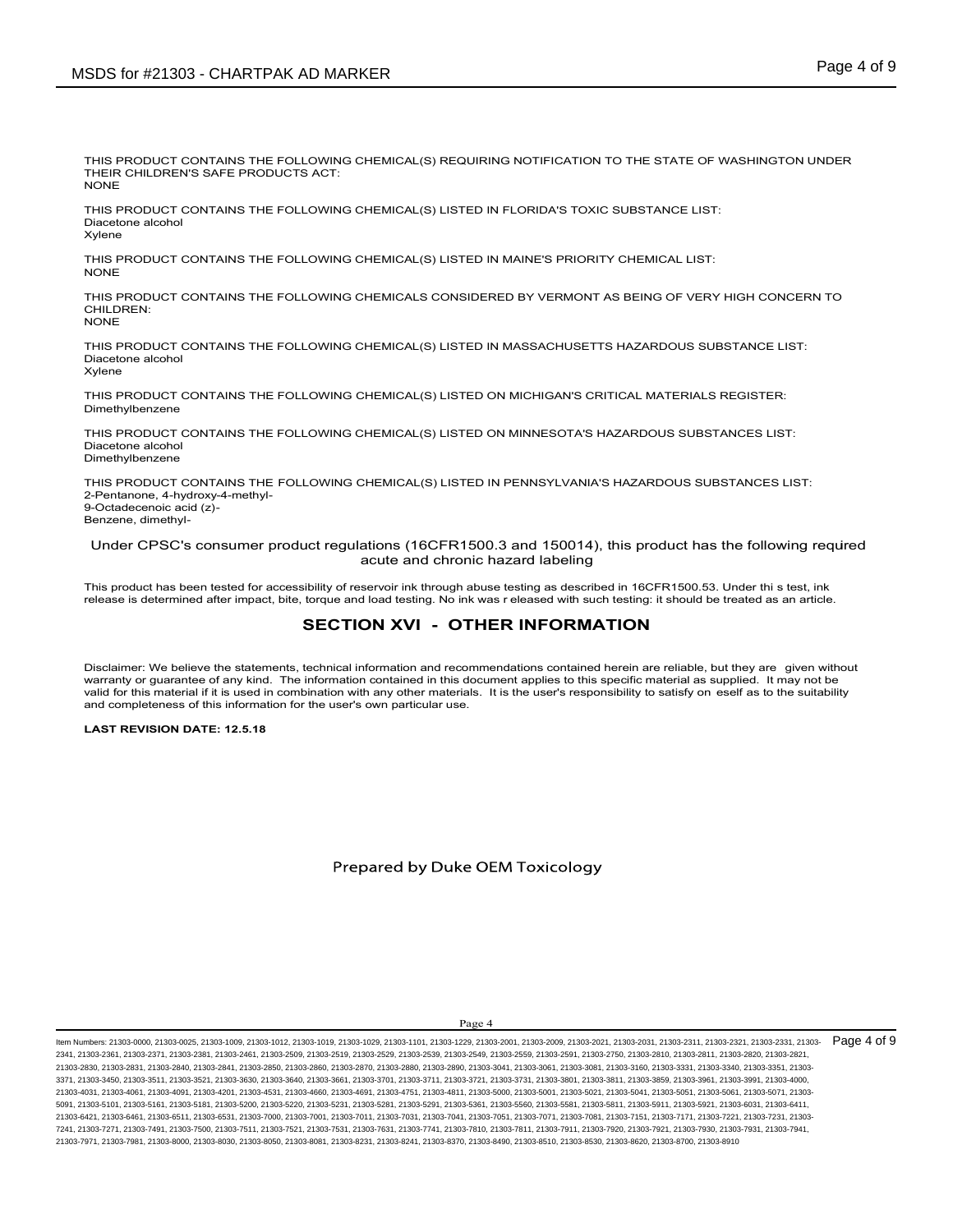# COLOR INFORMATION

|                                              | <b>COLOR INFORMATION</b> |                                                                                                    |
|----------------------------------------------|--------------------------|----------------------------------------------------------------------------------------------------|
| <b>INGREDIENTS</b>                           |                          | THIS SDS APPLIES TO THE FOLLOWING COLORS WHICH ARE ASSOCIATE D WITH HAZARDOUS AND/OR NON-HAZARDOUS |
| <b>Product Color</b>                         | <b>SKU</b>               | Hazardous Ingredient                                                                               |
| FTM 0 BLENDER 2<br>FTM 54 DARK WALNUT        |                          | (NONE)<br>(NONE)                                                                                   |
| FTM 58 DARK OAK<br>FTM 60 WALNUT/MAHOGANY    |                          | (NONE)<br>(NONE)                                                                                   |
| FTM105 ICE BLUE                              |                          | (NONE)                                                                                             |
| FTM122 GRASS GREEN<br>FTM139 LIGHT OAK/MAPLE |                          | (NONE)<br>(NONE)                                                                                   |
| FTM146 LIGHT PINE                            |                          | (NONE)                                                                                             |
| FTM160 SALMON<br>FTM20 EVERGREEN             |                          | (NONE)<br>(NONE)                                                                                   |
| FTM29 LEAF GREEN                             |                          | (NONE)                                                                                             |
| FTM4 ULTRA MARINE<br>FTM42 CADMIUM YELLOW    |                          | (NONE)<br>(NONE)                                                                                   |
| <b>FTM5 TRUE BLUE</b><br>FTM6 PRUSSIAN BLUE  |                          | (NONE)<br>(NONE)                                                                                   |
| <b>FTM69 DARK CHERRY</b>                     |                          | (NONE)                                                                                             |
| FTM70 MEDIUM OAK<br>FTM74 MEDIUM CHERRY      |                          | (NONE)<br>(NONE)                                                                                   |
| FTM82 CRIMSON                                |                          | (NONE)                                                                                             |
| FTM85 MAROON<br>FTM86 RED MOHOGANY           |                          | (NONE)<br>(NONE)                                                                                   |
| FTM90 WINE RED                               |                          | (NONE)                                                                                             |
| FTM99 BLACK-2<br>OF138 LANDMARK OAK          |                          | (NONE)<br>(NONE)                                                                                   |
| OF148 NATURAL CHERRY                         |                          | (NONE)                                                                                             |
| OF54 RICHLEIGH WALNUT<br>OF58 DARK OAK       |                          | (NONE)<br>(NONE)                                                                                   |
| OF60 ROYALE WALNUT<br>OF70 HARBOR OAK        |                          | (NONE)<br>(NONE)                                                                                   |
| OF74 BRILLIANT CHERRY                        |                          | (NONE)                                                                                             |
| OF99 BLACK<br>OFO BLENDER                    |                          | (NONE)<br>(NONE)                                                                                   |
| <b>P-0 ADMARKER BLENDER</b>                  |                          | (NONE)                                                                                             |
| P10 COBALT BLUE<br>P100 SUPER BLACK          |                          | (NONE)<br>(NONE)                                                                                   |
| P101 SPACE BLUE                              |                          | (NONE)                                                                                             |
| P102 ELECTRIC BLUE<br>P103 SKY BLUE          |                          | (NONE)<br>(NONE)                                                                                   |
| P104 LIGHT BLUE<br>P105 ICE BLUE             |                          | (NONE)<br>(NONE)                                                                                   |
| P106 BLUE GLOW                               |                          | (NONE)                                                                                             |
| P107 SAPPHIRE BLUE<br>P108 CRYSTAL BLUE      |                          | (NONE)<br>(NONE)                                                                                   |
| P11 DUTCH BLUE                               |                          | (NONE)                                                                                             |
| P110 AZURE<br>P112 FROST BLUE                |                          | (NONE)<br>(NONE)                                                                                   |
| P114 AQUAMARINE                              |                          | (NONE)                                                                                             |
| P115 TURQUOISE GREEN<br>P117 AQUA            |                          | (NONE)<br>(NONE)                                                                                   |
| P118 PALE LIME<br>P119 LIGHT GREEN           |                          | (NONE)<br>(NONE)                                                                                   |
| P120 WILLOW GREEN                            |                          | (NONE)                                                                                             |
| P <sub>121</sub> MINT<br>P122 GRASS GREEN    |                          | (NONE)<br>(NONE)                                                                                   |
| P126 CELERY                                  |                          | (NONE)                                                                                             |
| P130 PALE YELLOW<br>P132 CREAM               |                          | (NONE)<br>(NONE)                                                                                   |
|                                              |                          |                                                                                                    |
|                                              |                          |                                                                                                    |
|                                              | Page 5                   |                                                                                                    |

ltem Numbers: 21303-0000, 21303-0025, 21303-1019, 21303-1012, 21303-1019, 21303-1029, 21303-1101, 21303-2103, 21303-2001, 21303-2009, 21303-2021, 21303-2031, 21303-2311, 21303-2321, 21303-2321, 21303-2331, 21303-2331, 2130 2341, 21303-2361, 21303-2371, 21303-2381, 21303-2461, 21303-2509, 21303-2519, 21303-2529, 21303-2539, 21303-2549, 21303-2559, 21303-2591, 21303-2750, 21303-2810, 21303-2811, 21303-2820, 21303-2821, 21303-2830, 21303-2831, 21303-2840, 21303-2841, 21303-2850, 21303-2860, 21303-2870, 21303-2880, 21303-2890, 21303-3041, 21303-3061, 21303-3081, 21303-3160, 21303-3331, 21303-3340, 21303-3351, 21303- 3371, 21303-3450, 21303-3511, 21303-3521, 21303-3630, 21303-3640, 21303-3661, 21303-3701, 21303-3711, 21303-3721, 21303-3731, 21303-3801, 21303-3811, 21303-3859, 21303-3961, 21303-3991, 21303-4000, 21303-4031, 21303-4061, 21303-4091, 21303-4201, 21303-4531, 21303-4660, 21303-4691, 21303-4751, 21303-4811, 21303-5000, 21303-5001, 21303-5021, 21303-5041, 21303-5051, 21303-5061, 21303-5071, 21303- 5091, 21303-5101, 21303-5161, 21303-5181, 21303-5200, 21303-5220, 21303-5231, 21303-5281, 21303-5291, 21303-5361, 21303-5560, 21303-5581, 21303-5811, 21303-5911, 21303-5921, 21303-6031, 21303-6411, 21303-6421, 21303-6461, 21303-6511, 21303-6531, 21303-7000, 21303-7001, 21303-7011, 21303-7031, 21303-7041, 21303-7051, 21303-7071, 21303-7081, 21303-7151, 21303-7171, 21303-7221, 21303-7231, 21303- 7241, 21303-7271, 21303-7491, 21303-7500, 21303-7511, 21303-7521, 21303-7531, 21303-7631, 21303-7741, 21303-7810, 21303-7811, 21303-7911, 21303-7920, 21303-7921, 21303-7930, 21303-7931, 21303-7941, 21303-7971, 21303-7981, 21303-8000, 21303-8030, 21303-8050, 21303-8081, 21303-8231, 21303-8241, 21303-8370, 21303-8490, 21303-8510, 21303-8530, 21303-8620, 21303-8700, 21303-8910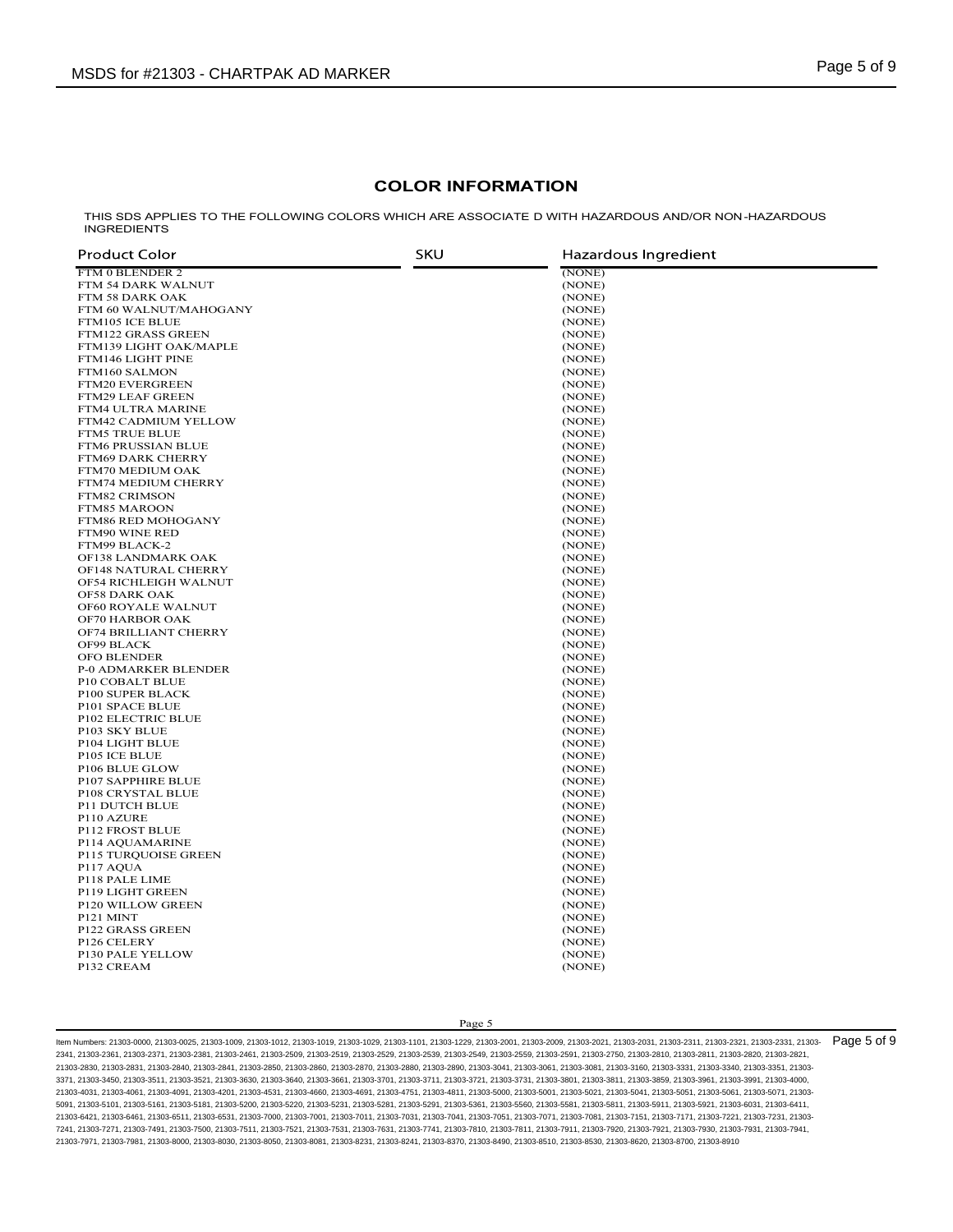| <b>Product Color</b>                                 | <b>SKU</b> | Hazardous Ingredient |
|------------------------------------------------------|------------|----------------------|
| P133 MAIZE<br>P135 NAPLES YELLOW                     |            | (NONE)<br>(NONE)     |
| P136 LIGHT IVY                                       |            | (NONE)               |
| P137 BEIGE<br>P138 LIGHT SAND                        |            | (NONE)<br>(NONE)     |
| P139 BUFF                                            |            | (NONE)               |
| P140 SUNTAN<br>P142 SAND                             |            | (NONE)<br>(NONE)     |
| P146 DESERT TAN                                      |            | (NONE)               |
| P147 PALE FLESH<br>P148 PALE CHERRY                  |            | (NONE)<br>(NONE)     |
| P149 LIGHT FLESH                                     |            | (NONE)               |
| <b>P15 PROCESS BLUE</b><br>P152 BLUSH                |            | (NONE)<br>(NONE)     |
| P153 PEACH                                           |            | (NONE)               |
| P156 SUNSET PINK<br><b>P16 BLUE GREEN</b>            |            | (NONE)<br>(NONE)     |
| P160 SALMON<br><b>P161 POWDER PINK</b>               |            | (NONE)<br>(NONE)     |
| P163 PINK                                            |            | (NONE)               |
| P177 MAUVE<br>P178 PURPLE SAGE                       |            | (NONE)<br>(NONE)     |
| P179 PALE INDIGO                                     |            | (NONE)               |
| <b>P18 SLATE GREEN</b><br>P180 BASIC GRAY #5         |            | (NONE)<br>(NONE)     |
| P181 COOL GRAY #1<br>P182 COOL GRAY #2               |            | (NONE)<br>(NONE)     |
| P183 COOL GRAY #3                                    |            | (NONE)               |
| P184 COOL GRAY #4<br>P185 COOL GRAY #5               |            | (NONE)<br>(NONE)     |
| P186 COOL GRAY #6                                    |            | (NONE)               |
| P187 COOL GRAY #7<br>P188 COOL GRAY #8               |            | (NONE)<br>(NONE)     |
| P189 COOL GRAY #9                                    |            | (NONE)               |
| <b>P19 VIRIDIAN</b><br>P190 COOL GRAY #10            |            | (NONE)<br>(NONE)     |
| P191 WARM GRAY #1<br>P192 WARM GRAY #2               |            | (NONE)               |
| P193 WARM GRAY #3                                    |            | (NONE)<br>(NONE)     |
| P194 WARM GRAY #4<br><b>P195 WARM GRAY #5</b>        |            | (NONE)<br>(NONE)     |
| P196 WARM GRAY #6                                    |            | (NONE)               |
| P197 WARM GRAY #7<br>P198 WARM GRAY #8               |            | (NONE)<br>(NONE)     |
| <b>P20 EVERGREEN</b>                                 |            | (NONE)               |
| P206 DEEP SALMON<br><b>P209 BRIGHT ORCHID</b>        |            | (NONE)<br>(NONE)     |
| P21 EMERALD GREEM<br>P210 PURPLE IRIS                |            | (NONE)<br>(NONE)     |
| P215 VIOLET LIGHT                                    |            | (NONE)               |
| <b>P219 DEEP EVERGREEN</b><br><b>P22 HOLLY GREEN</b> |            | (NONE)<br>(NONE)     |
| P220 DARK MINT                                       |            | (NONE)               |
| P226 BASIC GRAY #1<br>P227 BASIC GRAY #2             |            | (NONE)<br>(NONE)     |
| P228 BASIC GRAY #3                                   |            | (NONE)               |
| P229 BASIC GRAY #4<br><b>P23 SPRUCE GREEN</b>        |            | (NONE)<br>(NONE)     |
| <b>P24 DARK OLIVE</b>                                |            | (NONE)               |
| P <sub>25</sub> JADE<br><b>P26 FOREST GREEN</b>      |            | (NONE)<br>(NONE)     |
| <b>P27 MOSS GREEN</b>                                |            | (NONE)               |
| <b>P28 APPLE GREEN</b><br><b>P29 LEAF GREEN</b>      |            | (NONE)<br>(NONE)     |
| <b>P30 NILE GREEN</b><br>P31 OLIVE                   |            | (NONE)<br>(NONE)     |
|                                                      |            |                      |
|                                                      |            |                      |
|                                                      | Page 6     |                      |

ltem Numbers: 21303-0000, 21303-0025, 21303-1019, 21303-1012, 21303-1019, 21303-1029, 21303-1101, 21303-2103, 21303-2001, 21303-2009, 21303-2021, 21303-2031, 21303-2311, 21303-2321, 21303-2321, 21303-2331, 21303-2331, 2130 2341, 21303-2361, 21303-2371, 21303-2381, 21303-2461, 21303-2509, 21303-2519, 21303-2529, 21303-2539, 21303-2549, 21303-2559, 21303-2591, 21303-2750, 21303-2810, 21303-2811, 21303-2820, 21303-2821, 21303-2830, 21303-2831, 21303-2840, 21303-2841, 21303-2850, 21303-2860, 21303-2870, 21303-2880, 21303-2890, 21303-3041, 21303-3061, 21303-3081, 21303-3160, 21303-3331, 21303-3340, 21303-3351, 21303- 3371, 21303-3450, 21303-3511, 21303-3521, 21303-3630, 21303-3640, 21303-3661, 21303-3701, 21303-3711, 21303-3721, 21303-3731, 21303-3801, 21303-3811, 21303-3859, 21303-3961, 21303-3991, 21303-4000, 21303-4031, 21303-4061, 21303-4091, 21303-4201, 21303-4531, 21303-4660, 21303-4691, 21303-4751, 21303-4811, 21303-5000, 21303-5001, 21303-5021, 21303-5041, 21303-5051, 21303-5061, 21303-5071, 21303- 5091, 21303-5101, 21303-5161, 21303-5181, 21303-5200, 21303-5220, 21303-5231, 21303-5281, 21303-5291, 21303-5361, 21303-5560, 21303-5581, 21303-5811, 21303-5911, 21303-5921, 21303-6031, 21303-6411, 21303-6421, 21303-6461, 21303-6511, 21303-6531, 21303-7000, 21303-7001, 21303-7011, 21303-7031, 21303-7041, 21303-7051, 21303-7071, 21303-7081, 21303-7151, 21303-7171, 21303-7221, 21303-7231, 21303- 7241, 21303-7271, 21303-7491, 21303-7500, 21303-7511, 21303-7521, 21303-7531, 21303-7631, 21303-7741, 21303-7810, 21303-7811, 21303-7911, 21303-7920, 21303-7921, 21303-7930, 21303-7931, 21303-7941, 21303-7971, 21303-7981, 21303-8000, 21303-8030, 21303-8050, 21303-8081, 21303-8231, 21303-8241, 21303-8370, 21303-8490, 21303-8510, 21303-8530, 21303-8620, 21303-8700, 21303-8910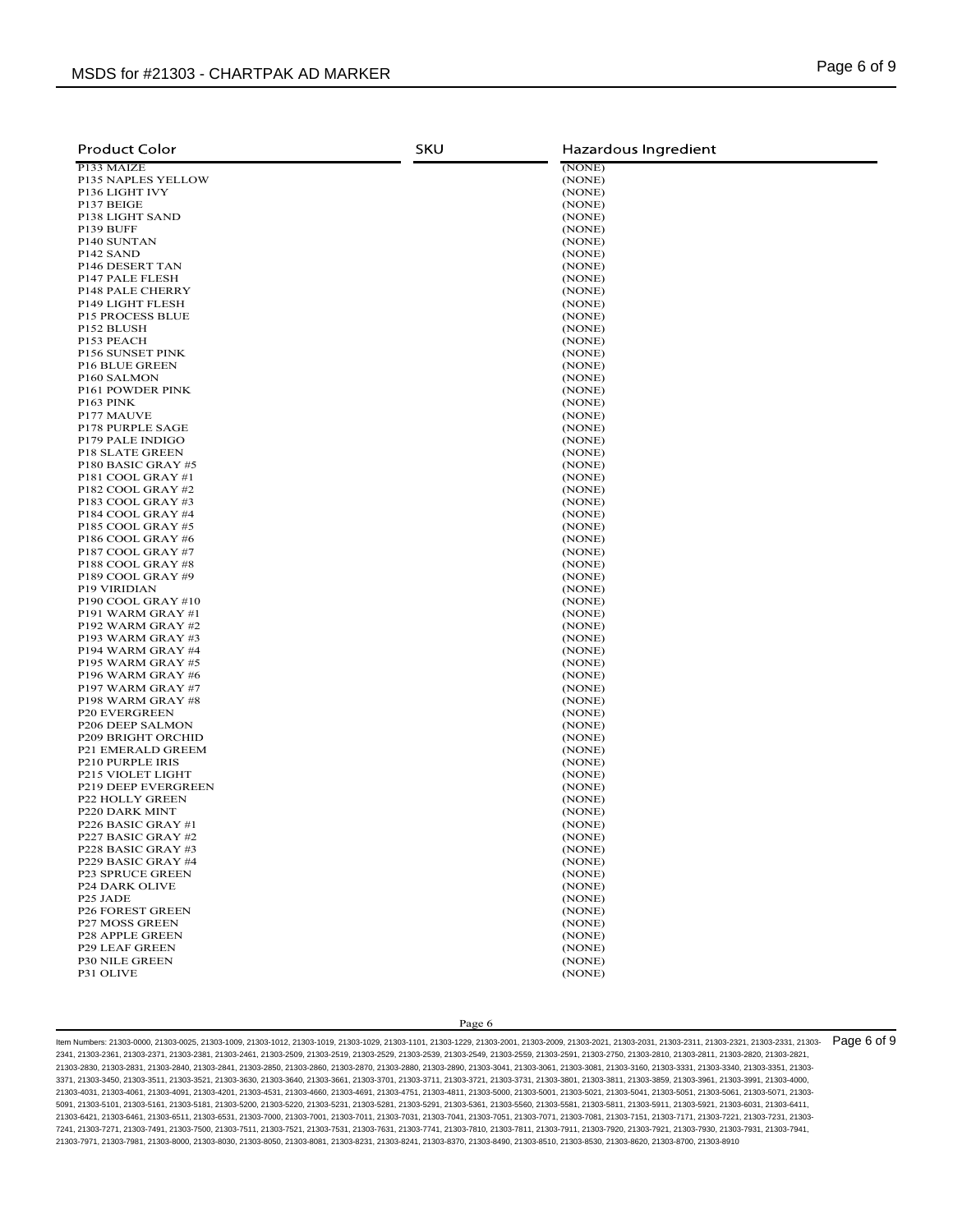| <b>Product Color</b>                                 | <b>SKU</b> | Hazardous Ingredient |
|------------------------------------------------------|------------|----------------------|
| <b>P32 PALM GREEN</b><br>P33 LIGHT OLIVE             |            | (NONE)<br>(NONE)     |
| <b>P34 PALE OLIVE</b>                                |            | (NONE)               |
| P35 CHROME GREEN<br><b>P36 CHARTREUSE</b>            |            | (NONE)<br>(NONE)     |
| <b>P37 LINDEN GREEN</b><br>P38 YELLOW GREEN          |            | (NONE)<br>(NONE)     |
| <b>P4 ULTRAMARINE</b>                                |            | (NONE)               |
| <b>P41 LEMON YELLOW</b><br><b>P42 CADMIUM YELLOW</b> |            | (NONE)<br>(NONE)     |
| <b>P43 DARK YELLOW</b>                               |            | (NONE)               |
| <b>P44 BANANA</b><br>P46 GOLDENROD                   |            | (NONE)<br>(NONE)     |
| <b>P5 TRUE BLUE</b>                                  |            | (NONE)               |
| <b>P50 PALE SEPIA</b><br><b>P53 DARK TAN</b>         |            | (NONE)<br>(NONE)     |
| <b>P54 WALNUT</b>                                    |            | (NONE)               |
| <b>P55 KRAFT BROWN</b><br>P56 SEPIA                  |            | (NONE)<br>(NONE)     |
| <b>P57 DELTA BROWN</b><br><b>P58 UMBER</b>           |            | (NONE)<br>(NONE)     |
| <b>P6 PRUSSIAN BLUE</b>                              |            | (NONE)               |
| P60 TOBACCO<br><b>P62 CHROME ORANGE</b>              |            | (NONE)<br>(NONE)     |
| <b>P64 CADMIUM ORANGE</b><br><b>P69 REDWOOD</b>      |            | (NONE)               |
| <b>P7 NAVY BLUE</b>                                  |            | (NONE)<br>(NONE)     |
| P70 MOCHA<br><b>P71 BURN UMBER</b>                   |            | (NONE)<br>(NONE)     |
| <b>P74 BRICK RED</b>                                 |            | (NONE)               |
| <b>P75 BURNT SIENNA</b><br><b>P79 CADMIUM RED</b>    |            | (NONE)<br>(NONE)     |
| P80 LIFE RED                                         |            | (NONE)               |
| P81 SCARLET<br><b>P82 CRIMSON</b>                    |            | (NONE)<br>(NONE)     |
| P83 RUBY<br>P85 MAROON                               |            | (NONE)<br>(NONE)     |
| P86 CHOCOLATE                                        |            | (NONE)               |
| P89 DEEP MAGENTA<br><b>P90 WINE RED</b>              |            | (NONE)<br>(NONE)     |
| P92 LILAC                                            |            | (NONE)               |
| P94 VIOLET<br>P96 BLUEBERRY                          |            | (NONE)<br>(NONE)     |
| <b>P98 BLACK</b>                                     |            | (NONE)               |
| <b>P99 EXTRA BLACK</b><br>W100.CBC SUPER BLACK       |            | (NONE)<br>(NONE)     |
| W105.CBC ICE BLUE<br>W138.WBC GOLDEN MAPLE           |            | (NONE)<br>(NONE)     |
| W139.WBC LANDMARK MAPLE                              |            | (NONE)               |
| W148.WBC FAIR CHERRY/PINE<br>W160.CBC SALMON         |            | (NONE)<br>(NONE)     |
| W179.CBC SILVER-BLUE                                 |            | (NONE)               |
| W19.CBC VIRIDIAN GREEN<br>W20.CBC EVERGREEN          |            | (NONE)<br>(NONE)     |
| W210.CBC ROYAL PURPLE                                |            | (NONE)               |
| W226.CBC SILVER-GREY<br>W227.WBC DRIFTWOOD/ASH       |            | (NONE)<br>(NONE)     |
| W29.CBC LEAF GREEN<br><b>W4.CBC ULTRA MARINE</b>     |            | (NONE)<br>(NONE)     |
| W42.CBC CADMIUM YELLOW                               |            | (NONE)               |
| W46.CBC BRIGHT GOLD<br><b>W5.CBC TRUE BLUE</b>       |            | (NONE)<br>(NONE)     |
| W50.CBC BURNISHED GOLD                               |            | (NONE)               |
| W54.WBC RICHLEIGH WALNUT<br>W57.WBC BLACK WALNUT     |            | (NONE)<br>(NONE)     |
| W58.WBC DARK OAK                                     |            | (NONE)               |
|                                                      |            |                      |
|                                                      |            |                      |

ltem Numbers: 21303-0000, 21303-0025, 21303-1019, 21303-1019, 21303-1029, 21303-1029, 21303-2201, 21303-2000, 21303-2009, 21303-2031, 21303-2031, 21303-231, 21303-2321, 21303-2321, 21303-2321, 21303-2331, 21303-2031, 21303 2341, 21303-2361, 21303-2371, 21303-2381, 21303-2461, 21303-2509, 21303-2519, 21303-2529, 21303-2539, 21303-2549, 21303-2559, 21303-2591, 21303-2750, 21303-2810, 21303-2811, 21303-2820, 21303-2821, 21303-2830, 21303-2831, 21303-2840, 21303-2841, 21303-2850, 21303-2860, 21303-2870, 21303-2880, 21303-2890, 21303-3041, 21303-3061, 21303-3081, 21303-3160, 21303-3331, 21303-3340, 21303-3351, 21303- 3371, 21303-3450, 21303-3511, 21303-3521, 21303-3630, 21303-3640, 21303-3661, 21303-3701, 21303-3711, 21303-3721, 21303-3731, 21303-3801, 21303-3811, 21303-3859, 21303-3961, 21303-3991, 21303-4000, 21303-4031, 21303-4061, 21303-4091, 21303-4201, 21303-4531, 21303-4660, 21303-4691, 21303-4751, 21303-4811, 21303-5000, 21303-5001, 21303-5021, 21303-5041, 21303-5051, 21303-5061, 21303-5071, 21303- 5091, 21303-5101, 21303-5161, 21303-5181, 21303-5200, 21303-5220, 21303-5231, 21303-5281, 21303-5291, 21303-5361, 21303-5560, 21303-5581, 21303-5811, 21303-5911, 21303-5921, 21303-6031, 21303-6411, 21303-6421, 21303-6461, 21303-6511, 21303-6531, 21303-7000, 21303-7001, 21303-7011, 21303-7031, 21303-7041, 21303-7051, 21303-7071, 21303-7081, 21303-7151, 21303-7171, 21303-7221, 21303-7231, 21303- 7241, 21303-7271, 21303-7491, 21303-7500, 21303-7511, 21303-7521, 21303-7531, 21303-7631, 21303-7741, 21303-7810, 21303-7811, 21303-7911, 21303-7920, 21303-7921, 21303-7930, 21303-7931, 21303-7941, 21303-7971, 21303-7981, 21303-8000, 21303-8030, 21303-8050, 21303-8081, 21303-8231, 21303-8241, 21303-8370, 21303-8490, 21303-8510, 21303-8530, 21303-8620, 21303-8700, 21303-8910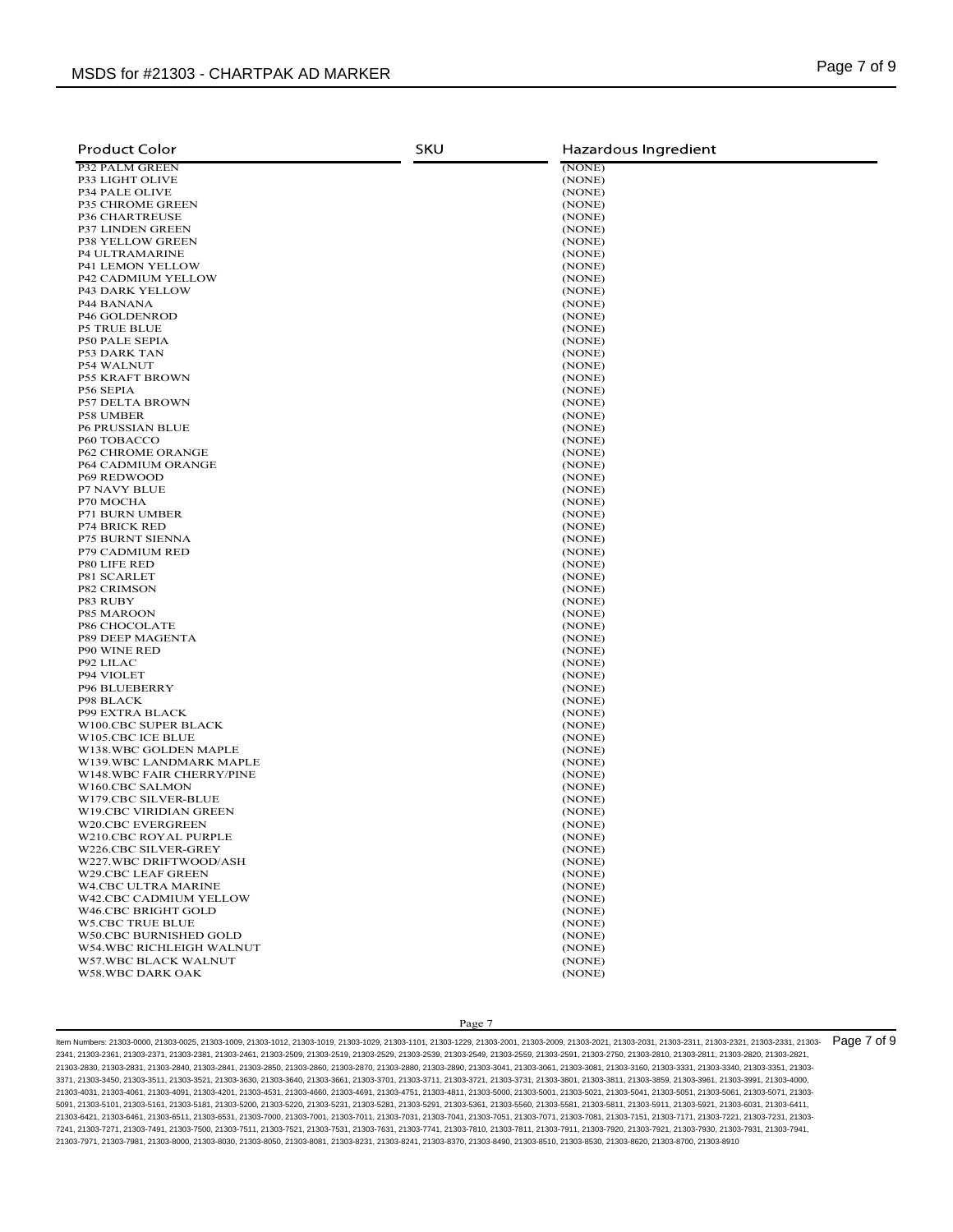| MSDS for #21303 - CHARTPAK AD MARKER<br>SKU<br>Hazardous Ingredient<br><b>Product Color</b><br>(NONE)<br><b>W6.CBC PRUSSIAN BLUE</b><br>(NONE)<br>W60.WBC ROYAL MAHOGANY<br>W64.CBC CADMIUM ORANGE<br>(NONE)<br>W69.WBC DARK CHERRY<br>(NONE)<br>(NONE)<br>W70.WBC HARBOR OAK<br>W74.WBC BRILLIANT CHERRY<br>(NONE)<br>W81.CBC SCARLET<br>(NONE)<br>(NONE)<br>W82.CBC CRIMSON<br><b>W85.CBC BURGANDY</b><br>(NONE)<br>(NONE)<br>W86.WBC MAHOGANY LUSTRE<br>(NONE)<br>W90.CBC GARNET RED<br>W99.WBC EBONY<br>(NONE)<br>WO.BBC SPLENDID BLENDER<br>(NONE) |  |             |
|---------------------------------------------------------------------------------------------------------------------------------------------------------------------------------------------------------------------------------------------------------------------------------------------------------------------------------------------------------------------------------------------------------------------------------------------------------------------------------------------------------------------------------------------------------|--|-------------|
|                                                                                                                                                                                                                                                                                                                                                                                                                                                                                                                                                         |  |             |
|                                                                                                                                                                                                                                                                                                                                                                                                                                                                                                                                                         |  |             |
|                                                                                                                                                                                                                                                                                                                                                                                                                                                                                                                                                         |  |             |
|                                                                                                                                                                                                                                                                                                                                                                                                                                                                                                                                                         |  |             |
|                                                                                                                                                                                                                                                                                                                                                                                                                                                                                                                                                         |  |             |
|                                                                                                                                                                                                                                                                                                                                                                                                                                                                                                                                                         |  | Page 8 of 9 |
|                                                                                                                                                                                                                                                                                                                                                                                                                                                                                                                                                         |  |             |
|                                                                                                                                                                                                                                                                                                                                                                                                                                                                                                                                                         |  |             |
|                                                                                                                                                                                                                                                                                                                                                                                                                                                                                                                                                         |  |             |
|                                                                                                                                                                                                                                                                                                                                                                                                                                                                                                                                                         |  |             |
|                                                                                                                                                                                                                                                                                                                                                                                                                                                                                                                                                         |  |             |
|                                                                                                                                                                                                                                                                                                                                                                                                                                                                                                                                                         |  |             |
|                                                                                                                                                                                                                                                                                                                                                                                                                                                                                                                                                         |  |             |
|                                                                                                                                                                                                                                                                                                                                                                                                                                                                                                                                                         |  |             |
|                                                                                                                                                                                                                                                                                                                                                                                                                                                                                                                                                         |  |             |
|                                                                                                                                                                                                                                                                                                                                                                                                                                                                                                                                                         |  |             |
|                                                                                                                                                                                                                                                                                                                                                                                                                                                                                                                                                         |  |             |
|                                                                                                                                                                                                                                                                                                                                                                                                                                                                                                                                                         |  |             |
|                                                                                                                                                                                                                                                                                                                                                                                                                                                                                                                                                         |  |             |

Page 8<br>
229, 2330-2400, 2330-2400, 2330-2402, 2330-2403, 2330-2431, 2330-2431, 2330-2431, 2330-2431, 2330-2431, 2330-<br>
229, 2330-2401, 2330-2403, 2330-2403, 2330-2340, 2330-2340, 2330-2431, 2330-2430, 2330-2431, 2330-2431 ltem Numbers: 21303-0000, 21303-0025, 21303-1019, 21303-1019, 21303-1029, 21303-1029, 21303-2201, 21303-2000, 21303-2009, 21303-2031, 21303-2031, 21303-231, 21303-2321, 21303-2321, 21303-2321, 21303-2331, 21303-2031, 21303 2341, 21303-2361, 21303-2371, 21303-2381, 21303-2461, 21303-2509, 21303-2519, 21303-2529, 21303-2539, 21303-2549, 21303-2559, 21303-2591, 21303-2750, 21303-2810, 21303-2811, 21303-2820, 21303-2821, 21303-2830, 21303-2831, 21303-2840, 21303-2841, 21303-2850, 21303-2860, 21303-2870, 21303-2880, 21303-2890, 21303-3041, 21303-3061, 21303-3081, 21303-3160, 21303-3331, 21303-3340, 21303-3351, 21303- 3371, 21303-3450, 21303-3511, 21303-3521, 21303-3630, 21303-3640, 21303-3661, 21303-3701, 21303-3711, 21303-3721, 21303-3731, 21303-3801, 21303-3811, 21303-3859, 21303-3961, 21303-3991, 21303-4000, 21303-4031, 21303-4061, 21303-4091, 21303-4201, 21303-4531, 21303-4660, 21303-4691, 21303-4751, 21303-4811, 21303-5000, 21303-5001, 21303-5021, 21303-5041, 21303-5051, 21303-5061, 21303-5071, 21303- 5091, 21303-5101, 21303-5161, 21303-5181, 21303-5200, 21303-5220, 21303-5231, 21303-5281, 21303-5291, 21303-5361, 21303-5560, 21303-5581, 21303-5811, 21303-5911, 21303-5921, 21303-6031, 21303-6411, 21303-6421, 21303-6461, 21303-6511, 21303-6531, 21303-7000, 21303-7001, 21303-7011, 21303-7031, 21303-7041, 21303-7051, 21303-7071, 21303-7081, 21303-7151, 21303-7171, 21303-7221, 21303-7231, 21303- 7241, 21303-7271, 21303-7491, 21303-7500, 21303-7511, 21303-7521, 21303-7531, 21303-7631, 21303-7741, 21303-7810, 21303-7811, 21303-7911, 21303-7920, 21303-7921, 21303-7930, 21303-7931, 21303-7941, 21303-7971, 21303-7981, 21303-8000, 21303-8030, 21303-8050, 21303-8081, 21303-8231, 21303-8241, 21303-8370, 21303-8490, 21303-8510, 21303-8530, 21303-8620, 21303-8700, 21303-8910